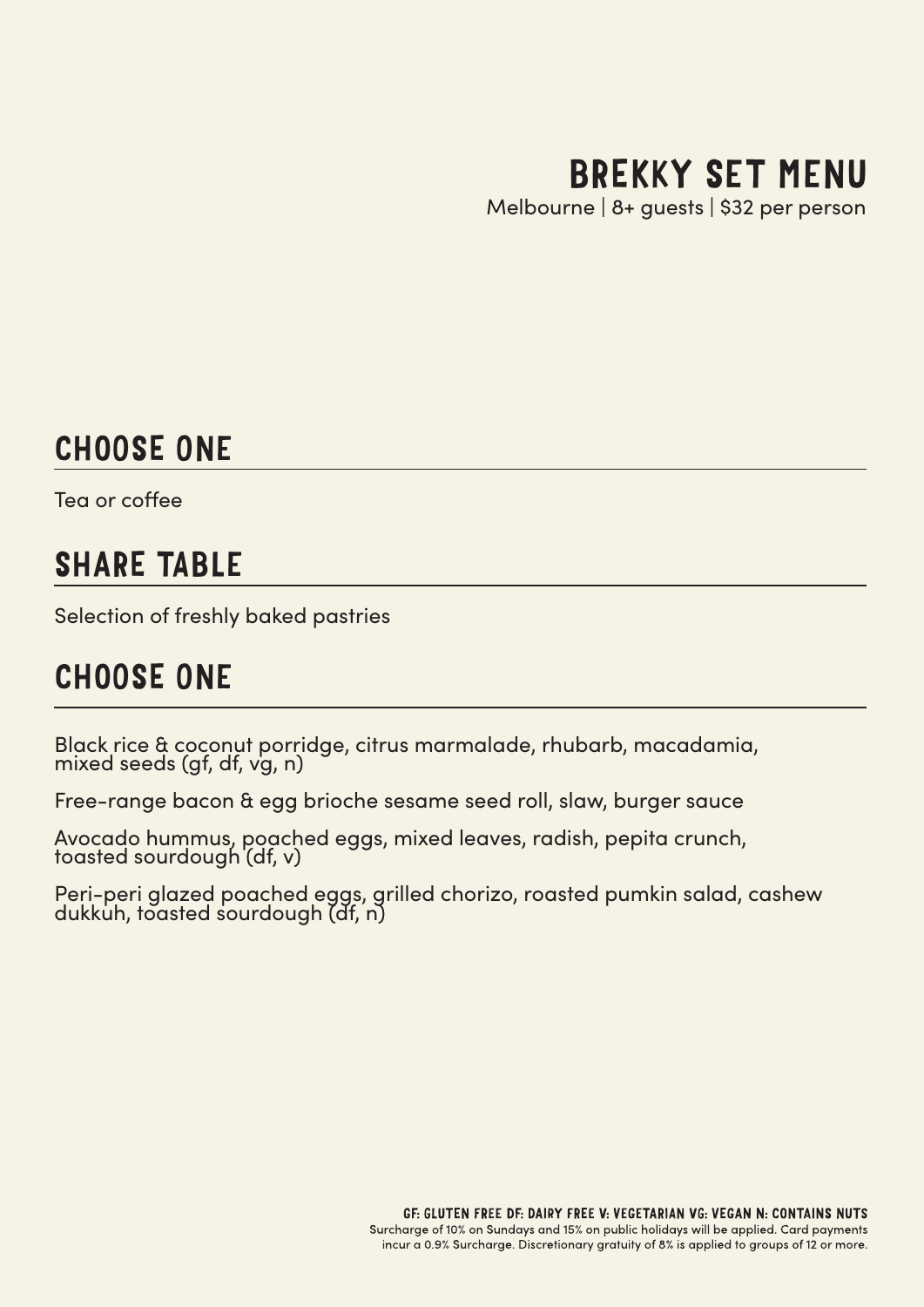# BREKKY SET MENU

Melbourne | 8+ guests | \$40 per person

## CHOOSE ONE

Tea or coffee

**Juice** 

## SHARE TABLE

Selection of fruit & freshly baked pastries

## CHOOSE ONE

Black rice & coconut porridge, citrus marmalade, rhubarb, macadamia, mixed seeds (gf, df, vg, n)

Free-range bacon & egg brioche sesame seed roll, slaw, burger sauce

Avocado hummus, poached eggs, mixed leaves, radish, pepita crunch, toasted sourdough (df, v)

Peri-peri glazed poached eggs, grilled chorizo, roasted pumkin salad, cashew dukkuh, toasted sourdough (df, n)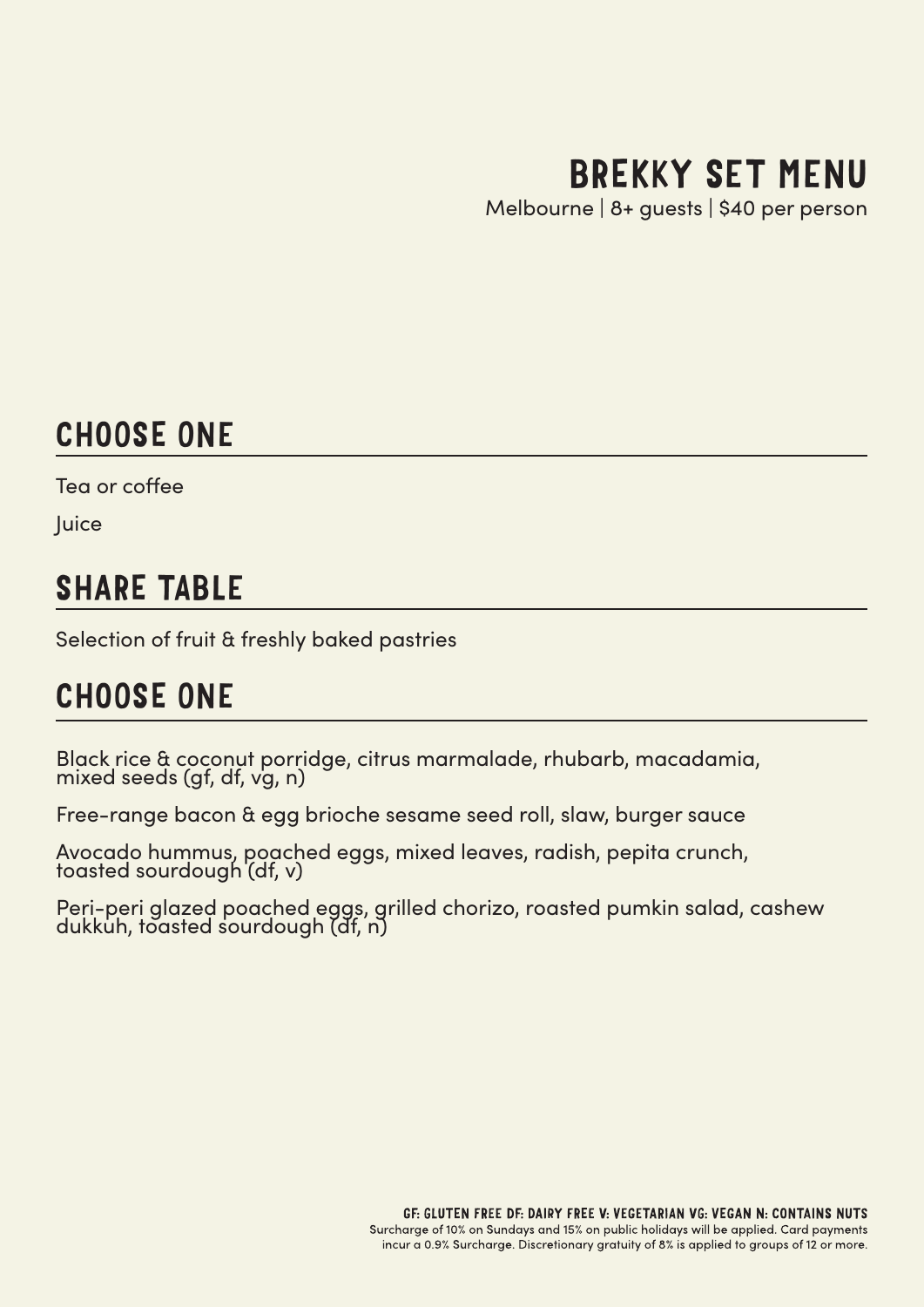#### FEAST MENU Melbourne | 8+ guests | \$80 per person

## TO SHARE

Roasted red capsicum & cashew hummus, dukkah, house-made sourdough focaccia (df, vg, n)

Raw kingfish, fermented green chilli, buttermilk, cucumber, apple, nori (gf)

Burrata, roasted & pickled beetroots, witlof, Davidson's plum salt, fennel seed crunch (v)

Red curry mussels, bok choy, brown rice, coconut & peanut sambal (gf, df, n)

Slow roasted lamb shoulder, green tahini, mustard jus (gf, df)

Potatoes, rosemary salt, confit garlic aioli (gf, df, v)

## ALTERNATE DROP

Caramelised mandarin, coconut sauce, fig & sesame cracker, caraway seed sherbert (gf, df, vg)

Baked pear, hazelnut & almond frangipane, rhubarb, hot chocolate custard (v, n)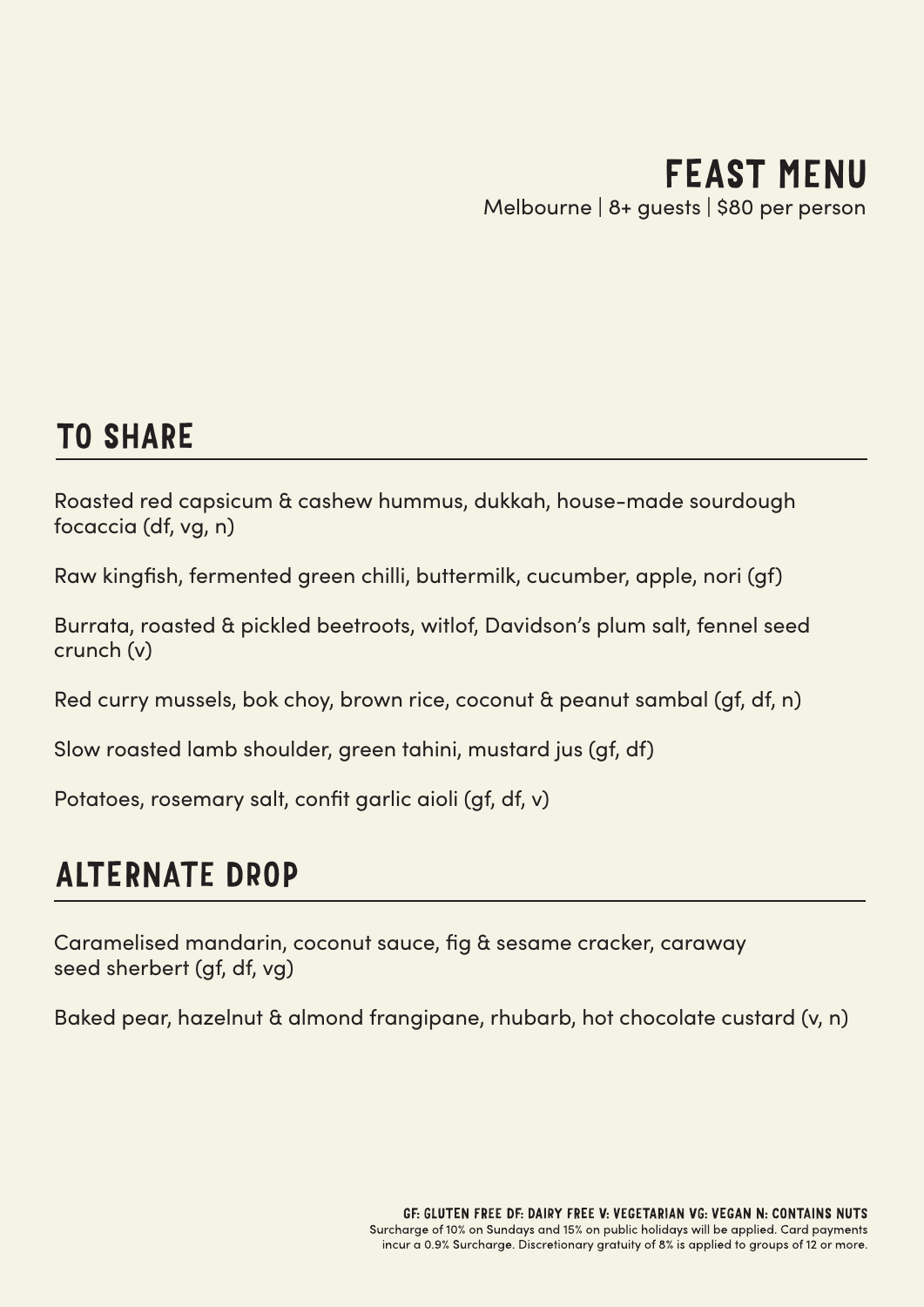# ULTIMATE FEAST MENU

Melbourne | 8+ guests | \$110 per person

### TO START

Sydney rock oysters, citrus dressing (gf, df)

BBQ prawns, XO butter, charred greens, lime (gf)

## TO SHARE

Roasted red capsicum & cashew hummus, dukkah, house-made sourdough focaccia (df, vg, n)

Raw kingfish, fermented green chilli, buttermilk, cucumber, apple, nori (gf)

Burrata, roasted & pickled beetroots, witlof, Davidson's plum salt, fennel seed crunch (v)

Red curry mussels, bok choy, brown rice, coconut & peanut sambal (gf, df, n)

Slow roasted lamb shoulder, green tahini, mustard jus (gf, df)

Potatoes, rosemary salt, confit garlic aioli (gf, df, v)

## ALTERNATE DROP

Caramelised mandarin, coconut sauce, fig & sesame cracker, caraway seed sherbert (gf, df, vg)

Baked pear, hazelnut & almond frangipane, rhubarb, hot chocolate custard (v, n)